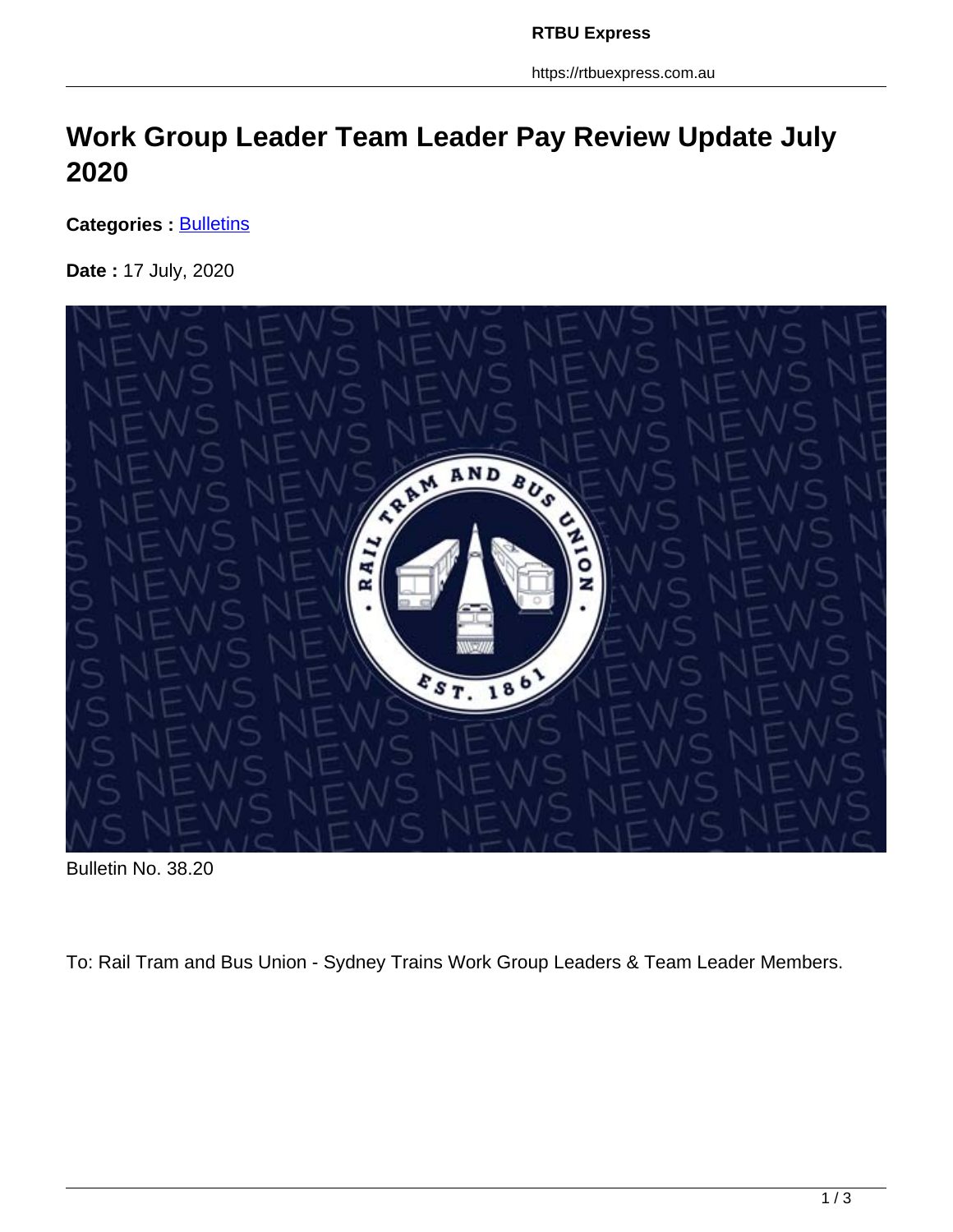The long-awaited TL/WGL pay review minutes from  $5<sup>th</sup>$  June have finally been released by Sydney Trains after nearly one month.

The review was conducted without any direct interviews with current WGL/TL.

It was acknowledged that the PD for T/L WGL and competencies were not reviewed prior to conducting the review and had not been reviewed since 2013

We have been told that "no anomalies exist" between the different streams for WGL / TL on the current roles, responsibilities or competency skills.

If that is the case, why won't they give us a copy of the review report? What have they got to hide if "no anomalies exist?"

None of us are happy with the way the review was conducted in secret and why was there no involvement from any TL/ WGL?

With them admitting that the PDs and competencies need reviewing and a follow update set for  $6<sup>th</sup>$ August 2020 we will continue this fight!

We have written to management to invoke the DSP over the non-release of the review report and to call for full transparency.

We must collect the information to win this! You can do this by using the attached document or speaking to your reps listed below.